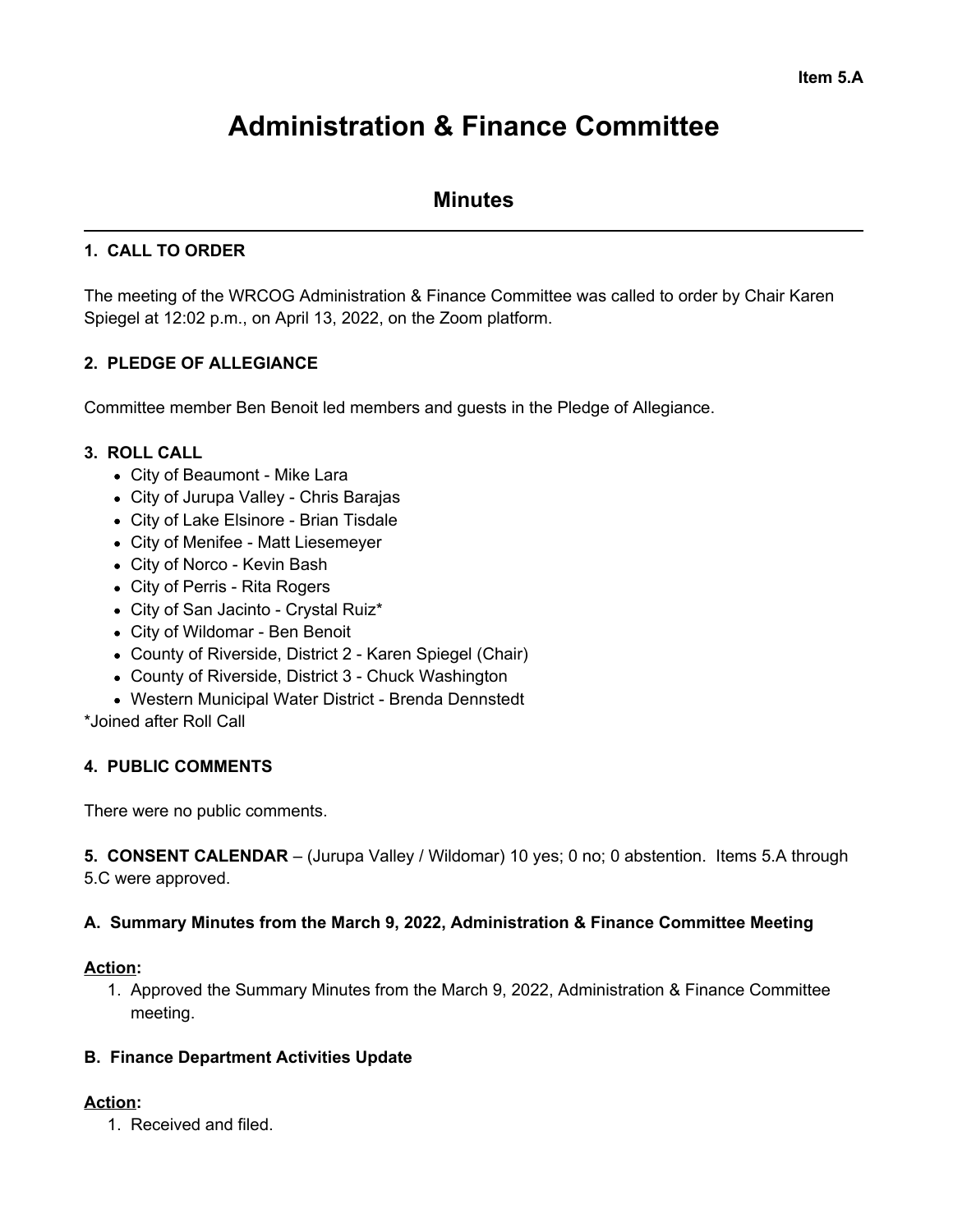## **C. Fiscal Year 2022/2023 Budget Development**

## **Action:**

1. Received and filed.

## **6. REPORTS / DISCUSSION**

## **A. 2022 General Assembly Community Service Awards Nominations**

Julian Brambila, WRCOG Staff Analyst, reported that seven nominees were submitted. Mr. Brambila reviewed highlights of each nominee.

The Committee members revisited the guidelines for nominations and determined that two nominees, the March Joint Powers Commission and U.S. Air Force Major Perry Covington, were ineligible to receive an award. All of the other nominees were forwarded to the Executive Committee for approval:

- 1. Sonia Ramos
- 2. Love 4 Life
- 3. Karen Alexander
- 4. Dawn Smith
- 5. Kristian Ticas

## **Action:**

1. Recommended that the Executive Committee approve the five eligible nominees for the 2022 WRCOG Award for Outstanding Community Service.

(Norco / San Jacinto) 10 yes; 1 no; 0 abstention. Item 6.A was approved. The City of Beaumont voted no.

## **B. Approval of PSA with Van Lant & Fankhanel for Financial Auditing Services**

Andrew Ruiz, WRCOG Chief Financial Officer, reported that WRCOG released an RFP for financial auditing services, after being with its current auditor, Rogers Anderson, Malody and Scott (RAMS), for five years. The RFP received four bids, and all four firms were interviewed, including RAMS.

Van Lant & Fankhanel was rated as the top firm, and is being recommended due to its hands-on audit approach and partner-level staff who will work on the audit.

While RAMS interviewed well, its prices have increased significantly.

## **Action:**

1. Recommended that the Executive Committee approve an agreement with Van Lant & Fankhanel to conduct financial auditing services for WRCOG, starting with Fiscal Year 2021/2022, in an amount not to exceed \$119,650 through Fiscal Year 2023/2024 with an option to extend services for an additional two fiscal years.

(District 3 / Menifee) 11 yes; 0 no; 0 abstention. Item 6.B was approved.